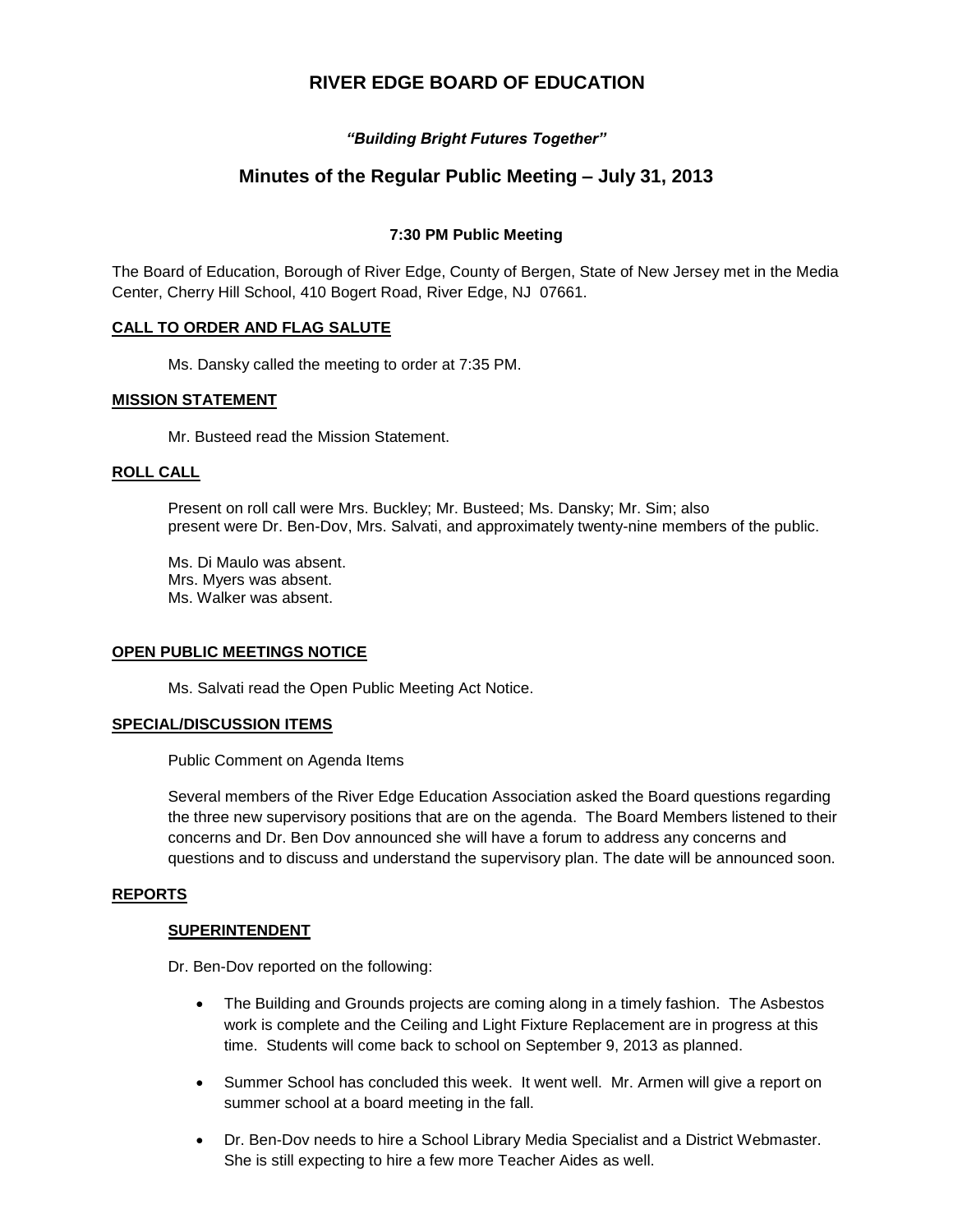- Professional Development training is ongoing this summer. Workshops on  $6<sup>th</sup>$  Grade Math Curriculum and Student Growth Objectives took place in July.
- Stronge Evaluation System trainings for administrators are taking place in both July and August. The first day of school for teachers is September 3, 2013 and it will be a Professional Day. All teachers will be trained on the Stronge Evaluation that day.
- Mr. Bill Feldman held an Educational Leadership Institute with the participation of ten teachers. An action plan to improve student achievement was created.
- The preliminary results of NJ ASK will be available on Friday, August 2, 2013
- The district will submit the HIB grades to the state on Thursday, August 1, 2013. Roosevelt received a 71 out of a 75 and Cherry Hill received a 73 out of 75 on the school assessment for determining grades under the Anti-Bullying Bill of Rights.
- DEAC Committee (District Evaluation Advisory Committee) needs to start meeting in September. Wendy Walker was on the original committee that selected the Stronge model. We'll see if she is interested in continuing. We will start meeting in September.
- Dr. Ben-Dov reviewed information about three specific grants from the River Edge Education Foundation.
- Ms. Salvati will discuss with the board information regarding the ROD Grant Applications.
- There are some Board Meeting changes to the 2013 Board Meeting Calendar. Dr. Ben-Dov started a tentative calendar for the 2014 school year.
- Chalk Talk is out. It is a nice closing of the 2012-2013 school year.
- There is a new County Superintendent and his name is Mr. Scott Rixford. The Oradell School District is looking for a new Superintendent. They are now interviewing candidates for an Interim Superintendent position.

# **PRINCIPAL**- None

# **BOARD SECRETARY**

Ms. Salvati reported on the following:

 Ms. Salvati spoke to the board regarding the ROD Grant Applications. She explained what the Rod Grant was, and requirements for the application. Ms. Salvati announced that the state will pay for 40% of eligible costs for projects that are approved by the state. The applications must be submitted to the state by September 4, 2013. The three projects the district would like to use it for would be the Ceiling and Light Fixture Replacement/Asbestos Abatement at Cherry Hill School, the Roof Replacement at Cherry Hill School and the Technology Upgrades at both Cherry Hill and Roosevelt Schools.

# **PRESIDENT**

Ms. Dansky reported on the following:

- Ms. Dansky announced the Bergen County School Boards calendar is set. The first meeting will be on October  $1<sup>st</sup>$  and the topic will be on Special Education. Ms. Dansky will email the board members the calendar of dates.
- The district is registered for the NJSBA 2013 Workshops. The workshops will be held October 22-24 and will take place in Atlantic City.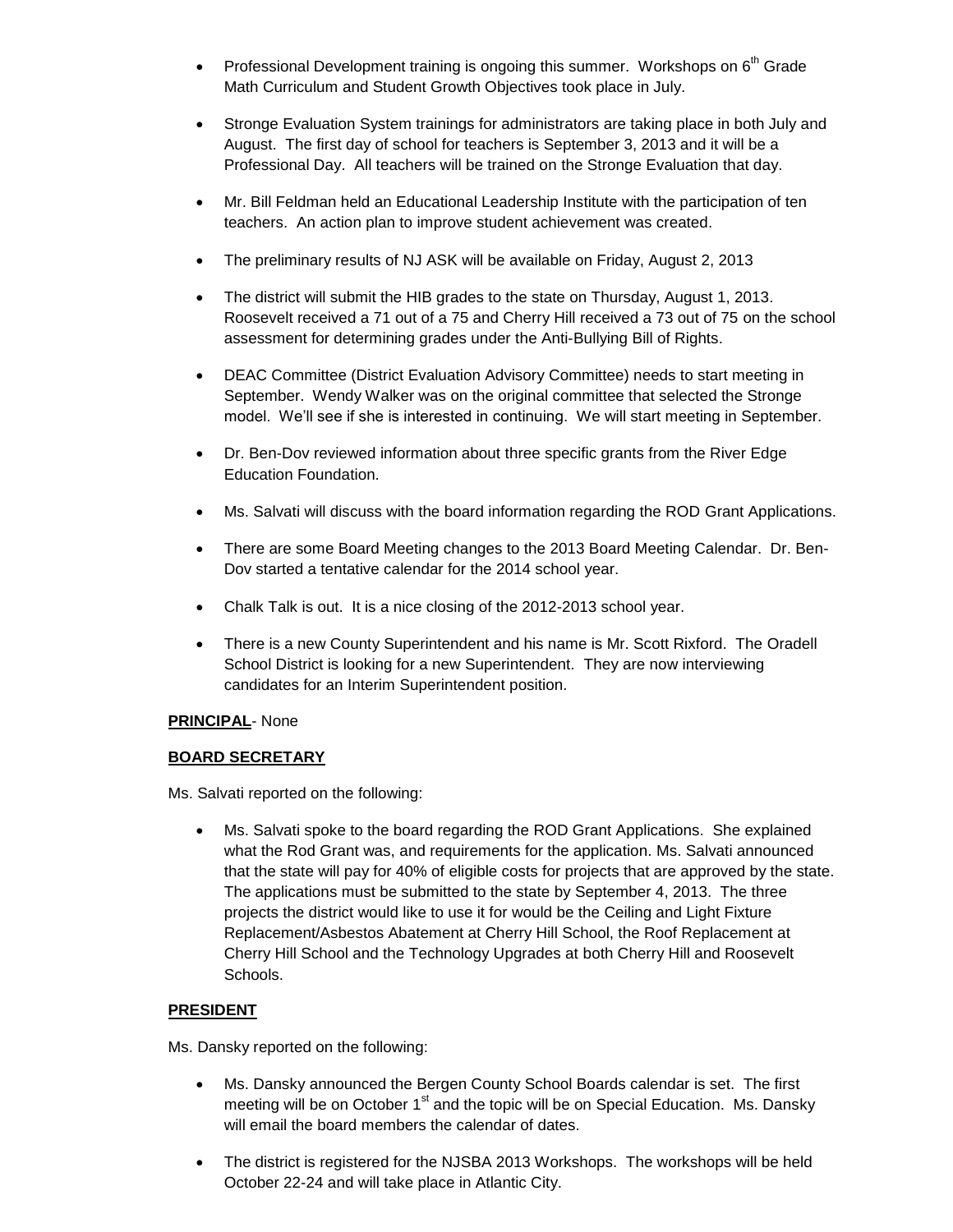- Mr. Alfred Annunziata will attend the August  $28<sup>th</sup>$  board meeting to go over the Board Self Evaluations and Board Goals.
- Ms. Dansky cannot attend the Mayor and Council Meeting on Monday, August 5, 2013 and Mr. Busteed may go in her place.

# **COMMITTEES**

- Mrs. Buckley announced the Policy Committee met tonight before the board meeting to discuss the First Draft of the Food Allergy Policy.
- Ms. Dansky announced there are services to assist with policy upgrades and updates and it will be discussed at a future board meeting.
- Mr. Sim attended at Mayor and Council Meeting on Monday, July 22, 2013. The Cherry Blossom Park was discussed at this meeting.

# **MOTIONS TO BE ACTED UPON**

### **ADMINISTRATION/POLICY**

Motion by Mr. Busteed

Seconded by Mrs. Buckley

that the Board of Education approve the Minutes of June 10, 2013 and June 19, 2013.

that the Board of Education approve the Confidential Minutes of June 10, 2013 and June 19, 2013.

that the Board of Education approves the following emergency drills:

| School                    | <b>Dates</b>                                              |
|---------------------------|-----------------------------------------------------------|
| <b>Cherry Hill School</b> | June 19, 2013 Fire Drill<br>June 26, 2013 Lock Down       |
| Roosevelt School          | June 6, 2013 Fire Drill<br>June 18, 2013 Evacuation Drill |

**WHEREAS,** the Board of Education is meeting in public session on July 31, 2013 and it will not meet again in public session until August 28, 2013.

**WHEREAS,** certain business transactions must necessarily be addressed during the hiatus of public sessions of the Board, including but not limited to, the offering of contracts of employment.

**NOW THEREFORE BE IT RESOLVED** that the Superintendent of Schools is authorized to offer contracts of employment on behalf of the Board between July 31, 2013 and August 28, 2013 subject to final approval of the Board.

Ayes: Mrs. Buckley, Mr. Busteed, Ms. Dansky, Mr. Sim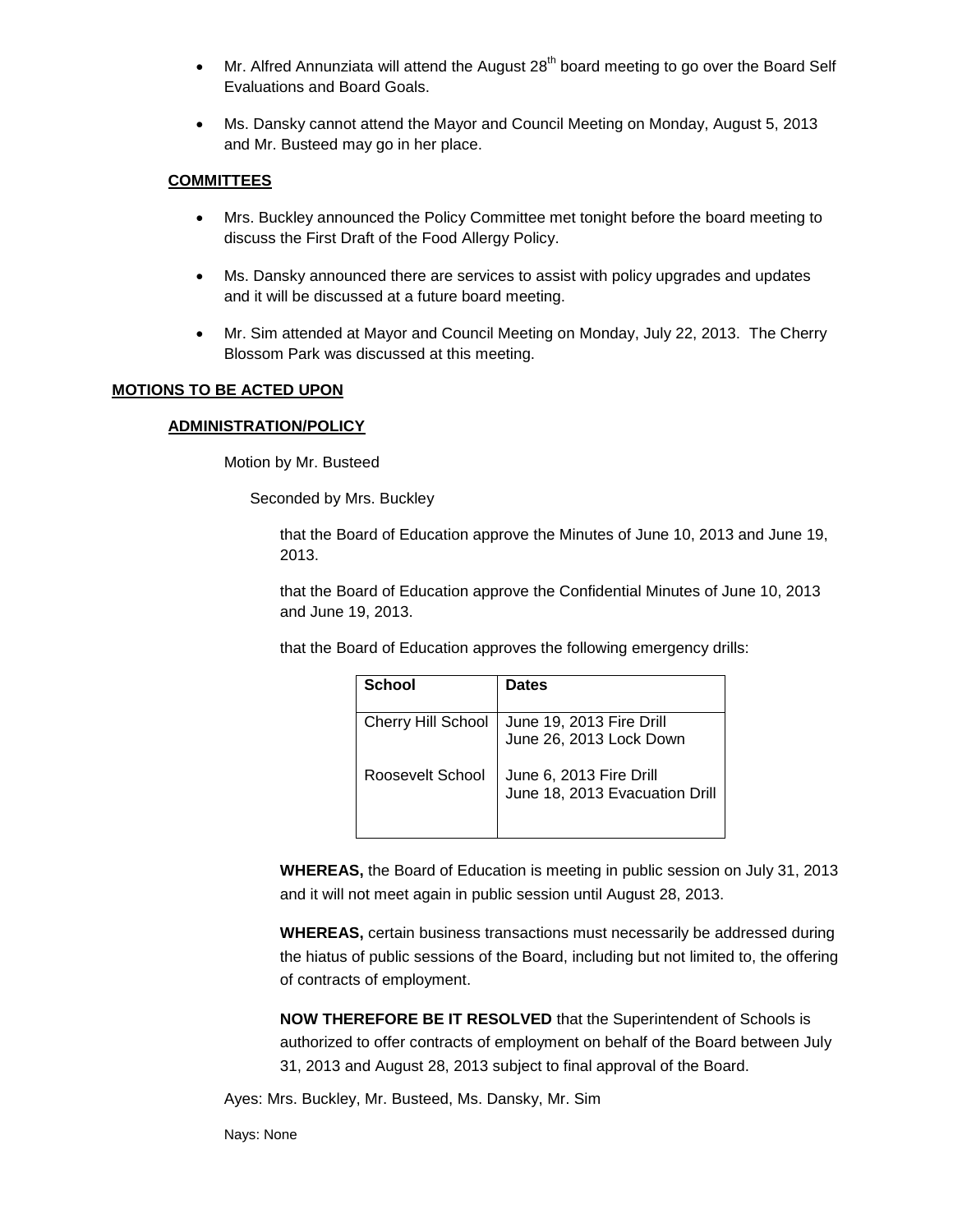Motion by Mrs. Buckley

Seconded by Mr. Sim

that the Board of Education approve The NJ Child Assault Prevention Project (CAP) 2013-2014 Grant Application.

**WHEREAS**, the River Edge Board of Education (hereinafter referred to as the "Board") and the River Edge Administrators' and Supervisors' Association (hereinafter referred to as the "Association" and collectively referred to as the "Parties") are parties to a collective negotiations agreement that covers the 2012- 2013 through the 2014-2015 school years (hereinafter referred to as the "CNA"); and

**WHEREAS,** the Parties are desirous of amending the CNA to provide for the Inclusion of three (3) Instructional Supervisors who shall be employed on a ten (10) month basis and to set forth the terms and conditions of their employment; and

**WHEREAS**, the parties wish to memorialize their agreement by entering into the attached Addendum.

**NOW, THEREFORE, BE IT RESOLVED** that the Board hereby agrees to enter into the Addendum to the Collective Negotiations Agreement between the Board and the Association, which is annexed hereto and agrees to be bound by the terms and conditions thereof.

**BE IT FURTHER RESOLVED** that the Board hereby authorizes the Board President and the School Business Administrator/Board Secretary to execute the Addendum to the Agreement and any other documents necessary to effectuate same.

that the Board of Education approve the School Assessment for determining grades under the Anti-Bullying Bill of Rights Act for Cherry Hill and Roosevelt School.

that the Board of Education approve the First Reading of the following policy:

| Policy # | Title                 |
|----------|-----------------------|
| 5141.21  | <b>Food Allergies</b> |

Ayes: Mrs. Buckley, Mr. Busteed, Ms. Dansky, Mr. Sim

Nays: None

#### **CURRICULUM/EDUCATION**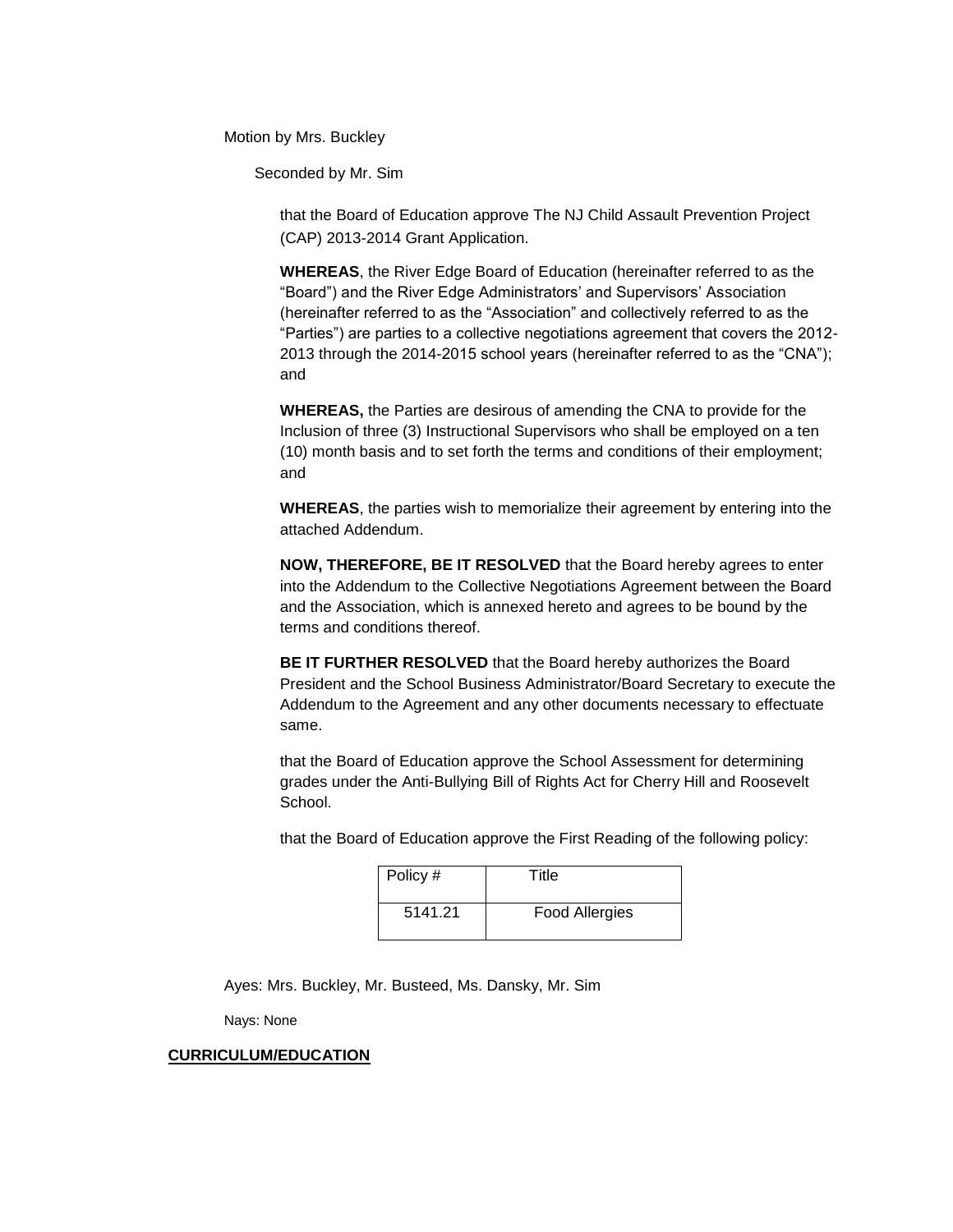#### **BUILDING & GROUNDS**

Motion by Mr. Busteed

Seconded by Mrs. Buckley

**Whereas**, The Board of Education of River Edge in the County of Bergen, New Jersey (the "Board"), desires to proceed with school facilities projects consisting generally of:

Ceiling and Light Fixture Replacement at Cherry Hill Elementary School

Roof Replacement at Cherry Hill Elementary School

Technology Upgrades at Cherry Hill and Roosevelt Elementary Schools

**Whereas**, the Board now seeks to take the initial steps in order to proceed with these Projects:

**NOW, THEREFORE, BE IT RESOLVED** BY THE BOARD OF EDUCATION OF RIVER EDGE IN THE COUNTY OF BERGEN, STATE OF NEW JERSEY, as follows:

**Section 1**. In accordance with the requirements of Section 6A:26-3 of the New Jersey Administrative Code, the Board hereby approves the Schematic Plans prepared in connection with the Project and the Board further authorizes the submission of same to the Bergen County Superintendent of Schools and the New Jersey Department of Education for approval.

**Section 2.** The Board hereby authorizes the amendment to its Long-Range Facilities Plan in order to reflect the proposed Project.

**Section 3**. The School Administration and such other officers and agents of the Board as are necessary, including the Board Attorney, Bond Counsel and Architect, are hereby authorized to perform such other acts, to execute such other documents and to do such other things as are necessary to implement the determinations of the Board set forth in this resolution; including the submission of Information to the New Jersey Department of Education as set forth in Section 5 (d) of P.L. 2000, c72 in connection with receipt of a ROD 4 Grant with respect to the proposed Project(s).

**Section 4**. This resolution shall take effect immediately.

Ayes: Mrs. Buckley, Mr. Busteed, Ms. Dansky, Mr. Sim

Nays: None

### **FINANCE/GRANTS/GIFTS**

Motion by Mr. Sim

Seconded by Mr. Busteed

that the Board of Education approve the bills & claims dated June 28, 2013 totaling \$318,118.81 including checks #35208 through #35313 . Payrolls dated June 14, 2013 and June 27, 2013, totaling \$1,197,453.28 issued therefore, a copy of such warrants list to be attached as part of these minutes. (Addendum)

that the River Edge Board of Education approve the Secretary's and Treasurer's Reports for the period ending May 31, 2013.

Further, we certify that as of May 31, 2013 after review of the secretary's monthly financial report (appropriations section) and upon consultation with the appropriate district officials, to the best of our knowledge no major account or fund has been over expended in violation of N.J.A.C. 6A:23-2.11 and that sufficient funds are available to meet the districts financial obligation for the remainder of the fiscal year. (Addendum)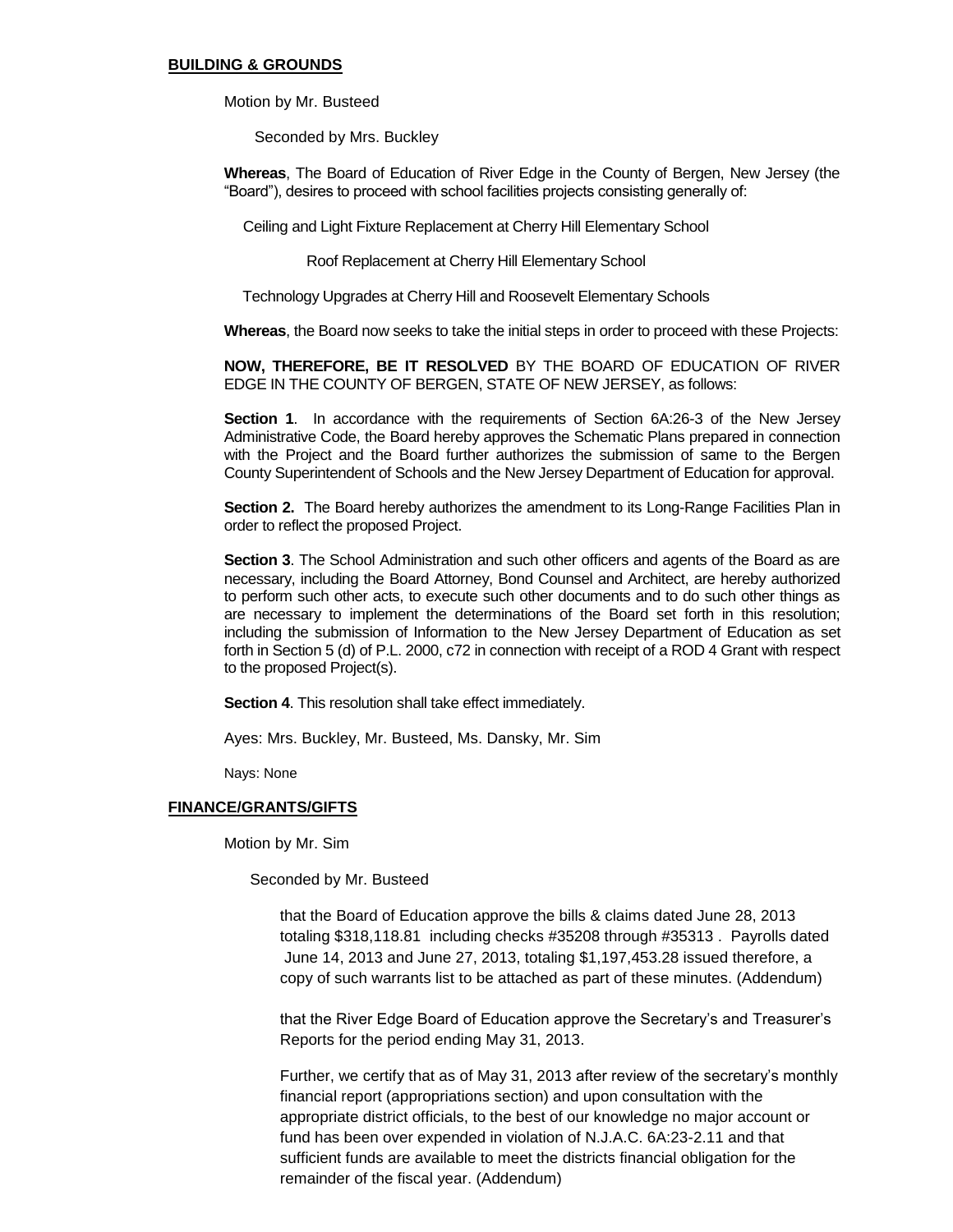that the Board of Education approve the Budget Transfers for the school year 2012-2013 as of June 30, 2013. (Addendum)

that the River Edge Board of Education approve the Secretary's and Treasurer's Reports for the period ending June 30, 2013.

Further, we certify that as of June 30, 2013 after review of the secretary's monthly financial report (appropriations section) and upon consultation with the appropriate district officials, to the best of our knowledge no major account or fund has been over expended in violation of N.J.A.C. 6A:23-2.11 and that sufficient funds are available to meet the districts financial obligation for the remainder of the fiscal year. (Addendum)

 that the Board of Education approve the results of the bids for instructional Supplies from Educational Data Service for the 2013-2014 school year. (Addendum)

That the Board of Education approve the Capital Project Bill List totaling \$25,771.45 issued therefore, and a copy of such warrant list be attached as part of these minutes.

|                  |               | <b>June 28,</b> |          |
|------------------|---------------|-----------------|----------|
|                  |               | 2013            |          |
|                  |               |                 |          |
| Service          | Vendor        | Amount          | PO#      |
|                  |               |                 |          |
| <b>CHS</b>       | Aero Plumbing | \$25,771.45     | 13000270 |
| <b>Bathrooms</b> | and Heating   |                 |          |
| Renovations      |               |                 |          |
|                  |               |                 |          |

that the Board of Education approve the bills & claims dated July 31,2013 totaling \$371,452.01 including checks #35314 through #35344 .

Ayes: Mrs. Buckley, Mr. Busteed, Ms. Dansky, Mr. Sim

Nays: None

#### **PERSONNEL**

Motion by Mr. Busteed

Seconded by Mrs. Buckley

that the Board of Education, with the recommendation of the Superintendent approve the re-employment of the following lunch aides, for Cherry Hill School, two (2) hours per day, five (5) days per week.

Elaine Pepi Cleo Perekupka Dawn Innantuano

Ayes: Mrs. Buckley, Mr. Busteed, Ms. Dansky, Mr. Sim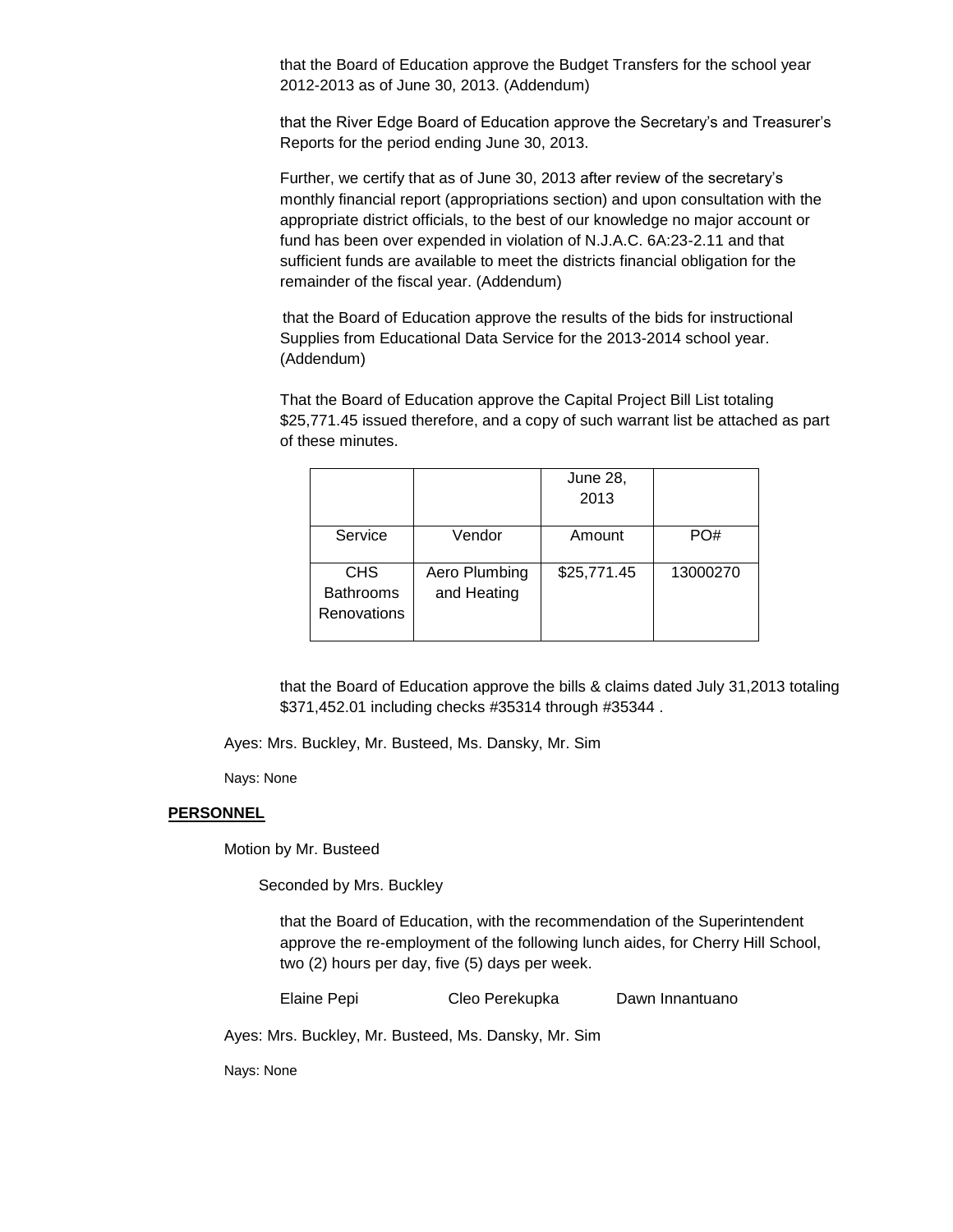Seconded by Mr. Sim

that the Board of Education, with the recommendation of the Superintendent approve the re-employment of the following lunch aides, for Roosevelt School, two (2) hours per day, five (5) days per week.

Hagop Aram Shirley Sanders

Ayes: Mrs. Buckley, Mr. Busteed, Ms. Dansky, Mr. Sim

Nays: None

Motion by Mr. Sim

Seconded by Mr. Busteed

that the Board of Education, with the recommendation of the Superintendent approve Julia Diminich-Kucharski, Gianna Apicella, Anne Marie Wyks, Kristen Crawford, and Paul Garofano to conduct new teacher orientation, for a maximum of 3 hours each.

Ayes: Mrs. Buckley, Mr. Busteed, Ms. Dansky, Mr. Sim

Nays: None

Motion by Mr. Busteed

Seconded by Mrs. Buckley

that the Board of Education approve the following individuals for the movement on the step guide based on educational credentials effective September 1, 2013.

| Karla Idunate            | from | BA.             | to $BA+15$             |
|--------------------------|------|-----------------|------------------------|
| Leigh Anne Kaufmann from |      | BA+15 to MA     |                        |
| Kayla Moran              | from | $BA + 15$ to MA |                        |
| Colleen Poole            | from |                 | $MA + 15$ to $MA + 30$ |

Ayes: Mrs. Buckley, Mr. Busteed, Ms. Dansky, Mr. Sim

Nays: None

Motion by Mrs. Buckley

Seconded by Mr. Sim

that the Board of Education, with the recommendation of the Superintendent, approve Lisa DiBerardinis, Full-Time ABA Aide, starting, September 1, 2013 through June 30, 2014.

Ayes: Mrs. Buckley, Mr. Busteed, Ms. Dansky, Mr. Sim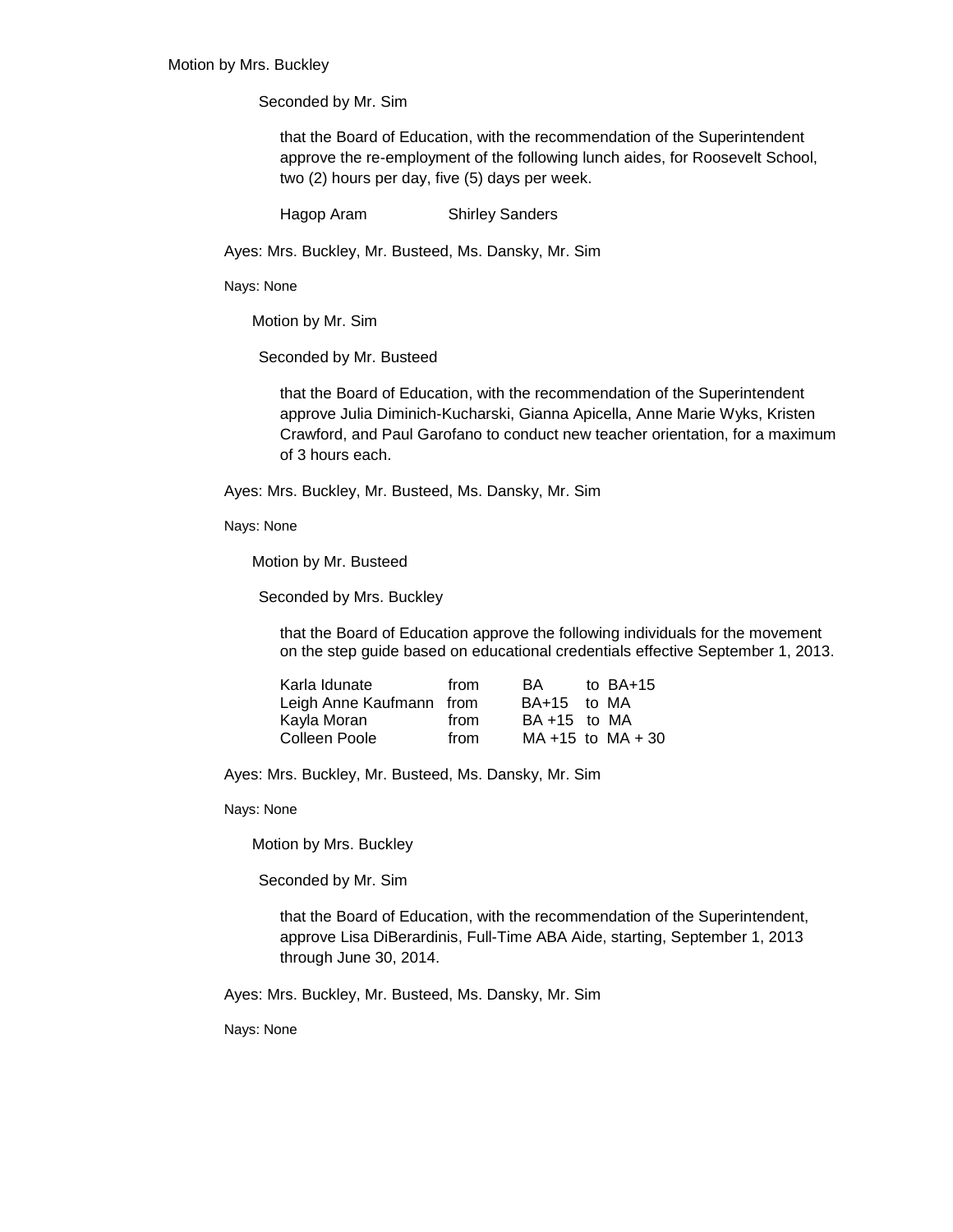Motion by Mr. Sim

Seconded by Mr. Busteed

that the Board of Education, with the recommendation of the Superintendent, approve Michelle Van Buran, Full-Time ABA Aide, starting, September 1, 2013 through June 30, 2014.

Ayes: Mrs. Buckley, Mr. Busteed, Ms. Dansky, Mr. Sim

Nays: None

Motion by Mr. Busteed

Seconded by Mrs. Buckley

that the Board of Education, with the recommendation of the Superintendent, approve Helen Belits, Full-Time ABA Aide, starting, September 1, 2013 through June 30, 2014.

Ayes: Mrs. Buckley, Mr. Busteed, Ms. Dansky, Mr. Sim

Nays: None

Motion by Mrs. Buckley

Seconded by Mr. Sim

that the Board of Education accept, with regret, the resignation of Christine Halstater, Technology Teacher, effective June 30, 2013.

Ayes: Mrs. Buckley, Mr. Busteed, Ms. Dansky, Mr. Sim

Nays: None

Motion by Mr. Sim

Seconded by Mr. Busteed

that the Board of Education accept, with regret, the resignation of Nancy Sherman, Full-Time Instructional Aide, effective July 19, 2013.

Ayes: Mrs. Buckley, Mr. Busteed, Ms. Dansky, Mr. Sim

Nays: None

Motion by Mr. Busteed

Seconded by Mrs. Buckley

that the Board of Education accept, with regret, the resignation of Dawn Gillies, Part-Time Aide, effective July 3, 2013.

Ayes: Mrs. Buckley, Mr. Busteed, Ms. Dansky, Mr. Sim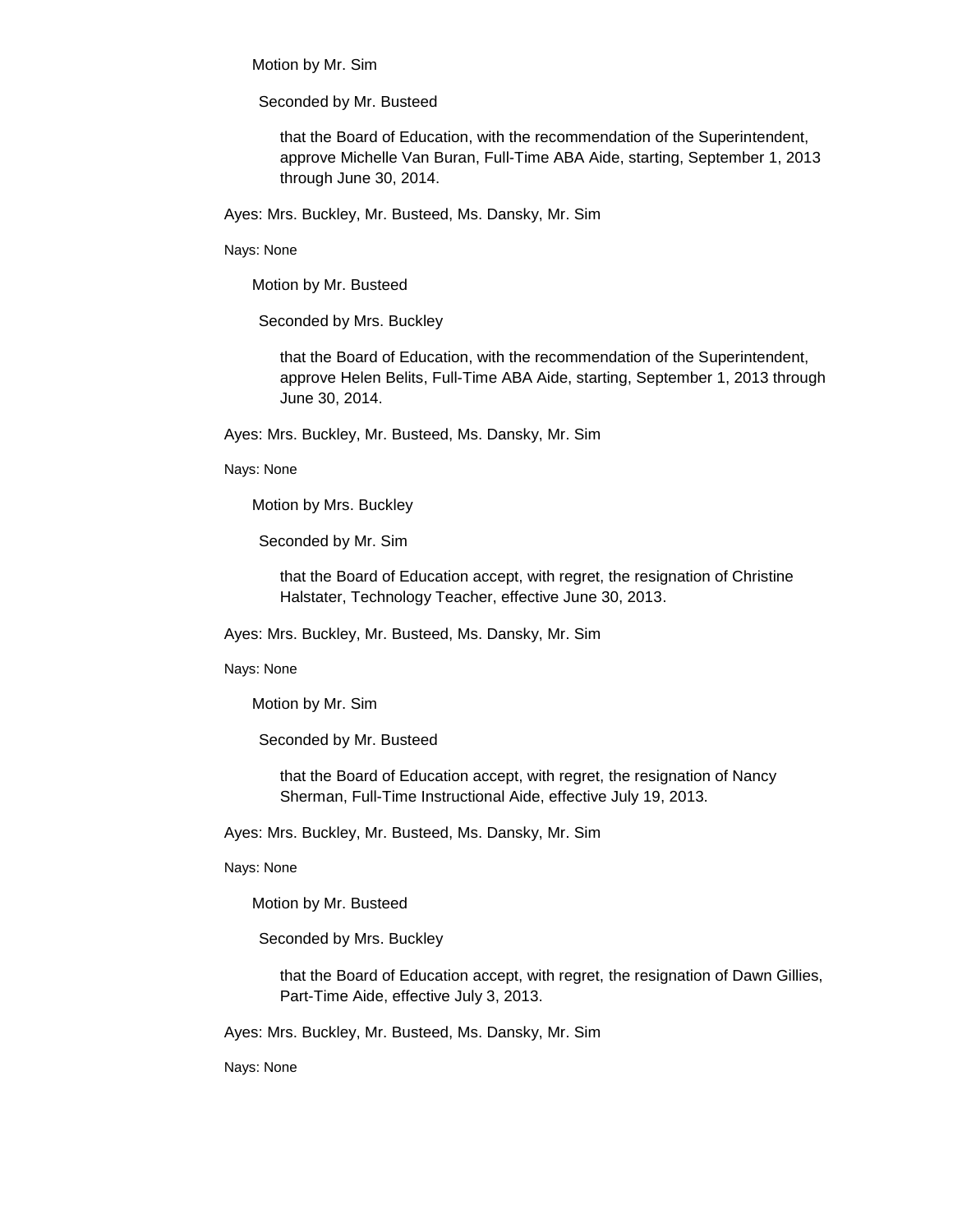Motion by Mrs. Buckley

Seconded by Mr. Sim

that the Board of Education approve the Behavior Analyst and Instructional Supervisor Job Description. (Addendum)

Ayes: Mrs. Buckley, Mr. Busteed, Ms. Dansky, Mr. Sim

Nays: None

Motion by Mr. Sim

Seconded by Mr. Busteed

that the Board of Education approve the Literacy Coach and Instructional Supervisor Job Description. (Addendum)

Ayes: Mrs. Buckley, Mr. Busteed, Ms. Dansky, Mr. Sim

Nays: None

Motion by Mr. Busteed

Seconded by Mrs. Buckley

that the Board of Education approve the Science/Math Instructional Coach and Supervisor Job Description. (Addendum)

Ayes: Mrs. Buckley, Mr. Busteed, Ms. Dansky, Mr. Sim

Nays: None

Motion by Mrs. Buckley

Seconded by Mr. Sim

that the Board of Education, with the recommendation of the Superintendent, approve Gianna Apicella, Behavior Analyst and Instructional Supervisor, starting, September 1, 2013 through June 30, 2014.

Ayes: Mrs. Buckley, Mr. Busteed, Ms. Dansky, Mr. Sim

Nays: None

Motion by Mr. Sim

Seconded by Mr. Busteed

that the Board of Education, with the recommendation of the Superintendent, approve Julia Diminich-Kucharski, Literacy Coach and Instructional Supervisor, starting, September 1, 2013 through June 30, 2014.

Ayes: Mrs. Buckley, Mr. Busteed, Ms. Dansky, Mr. Sim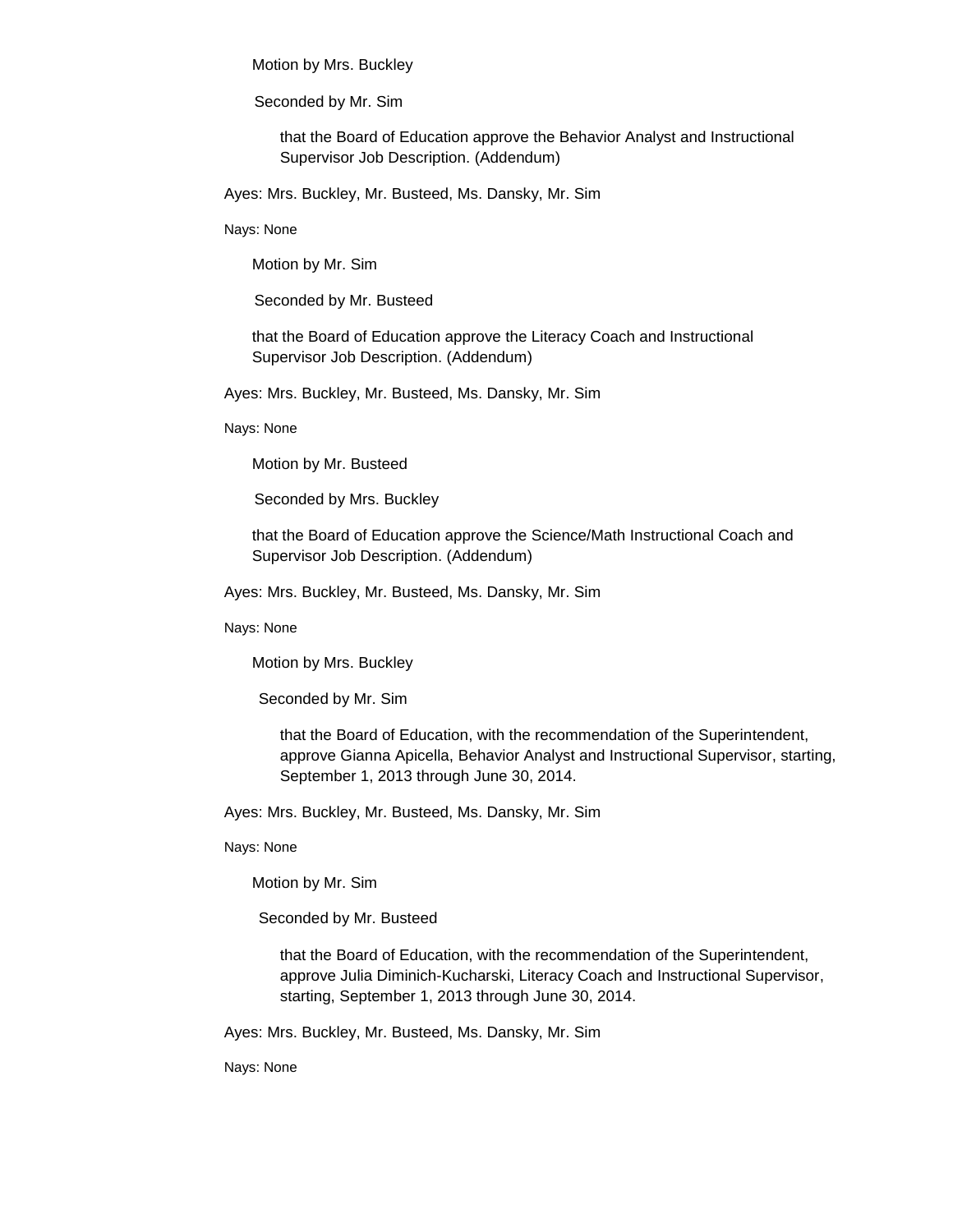Motion by Mr. Busteed

Seconded by Mrs. Buckley

that the Board of Education, with the recommendation of the Superintendent, approve Kristen Crawford, Science/Math Instructional Coach and Supervisor, starting, September 1, 2013 through June 30, 2014.

Ayes: Mrs. Buckley, Mr. Busteed, Ms. Dansky, Mr. Sim

Nays: None

Motion by Mrs. Buckley

Seconded by Mr. Sim

that the Board of Education, with the recommendation of the Superintendent, approve Paul Garofano, Instructional Technology Coach, starting, September 1, 2013 through June 30, 2014, Step 15 MA+30.

Ayes: Mrs. Buckley, Mr. Busteed, Ms. Dansky, Mr. Sim

Nays: None

Motion by Mr. Sim

Seconded by Mr. Busteed

that the Board of Education, with the recommendation of the Superintendent, approve Keandrew Tee, Part-Time Technology Aide, for a maximum of 20 hours per week from July 1, 2013 through August 30, 2013.

Ayes: Mrs. Buckley, Mr. Busteed, Ms. Dansky, Mr. Sim

Nays: None

Motion by Mr. Busteed

Seconded by Mrs. Buckley

that the Board of Education, with the recommendation of the Superintendent, approve Lauren Della Torre,  $4<sup>th</sup>$  Grade Teacher, starting, September 1, 2013 through June 30, 2014.

Ayes: Mrs. Buckley, Mr. Busteed, Ms. Dansky, Mr. Sim

Nays: None

Motion by Mrs. Buckley

Seconded by Mr. Sim

that the Board of Education, with the recommendation of the Superintendent, approve Alexandra McNeil, 2nd Grade Teacher, starting, September 1, 2013 through June 30, 2014.

Ayes: Mrs. Buckley, Mr. Busteed, Ms. Dansky, Mr. Sim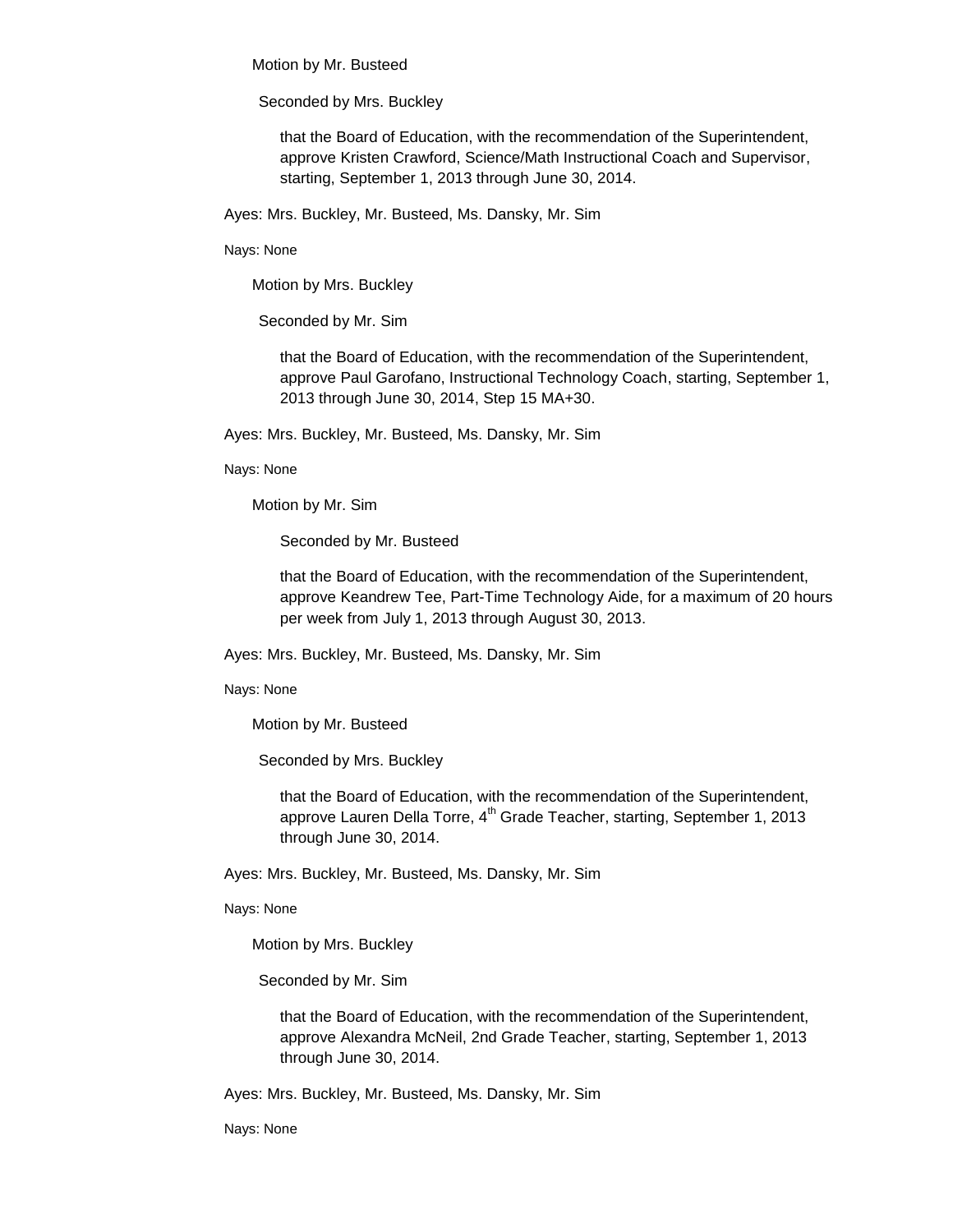Motion by Mr. Sim

Seconded by Mr. Busteed

that the Board of Education, with the recommendation of the Superintendent, approve Melissa Novick, 2nd Grade Leave Replacement Teacher, starting, September 1, 2013 through November 22, 2013.

Ayes: Mrs. Buckley, Mr. Busteed, Ms. Dansky, Mr. Sim

Nays: None

Motion by Mr. Busteed

Seconded by Mrs. Buckley

that the Board of Education, with the recommendation of the Superintendent, approve Jessica McSherry and Gianna Apicella to provide staff development training for up to a maximum of 15 hours.

Ayes: Mrs. Buckley, Mr. Busteed, Ms. Dansky, Mr. Sim

Nays: None

Motion by Mrs. Buckley

Seconded by Mr. Sim

that the Board of Education, with the recommendation of the Superintendent, approve instructional aides for staff development training up to a maximum of 15 hours at their hourly rate.

Ayes: Mrs. Buckley, Mr. Busteed, Ms. Dansky, Mr. Sim

Nays: None

Motion by Mr. Sim

Seconded by Mr. Busteed

that the Board of Education accept, with regret, the resignation of Laura Fleming, Library Media Specialist, effective September 24, 2013.

Ayes: Mrs. Buckley, Mr. Busteed, Ms. Dansky, Mr. Sim

Nays: None

Motion by Mr. Busteed

Seconded by Mr. Sim

that the Board of Education authorize the Business Administrator/Board Secretary to extend each of the four summer custodial helpers from August 9, 2013 to August 16, 2013.

Ayes: Mrs. Buckley, Mr. Busteed, Ms. Dansky, Mr. Sim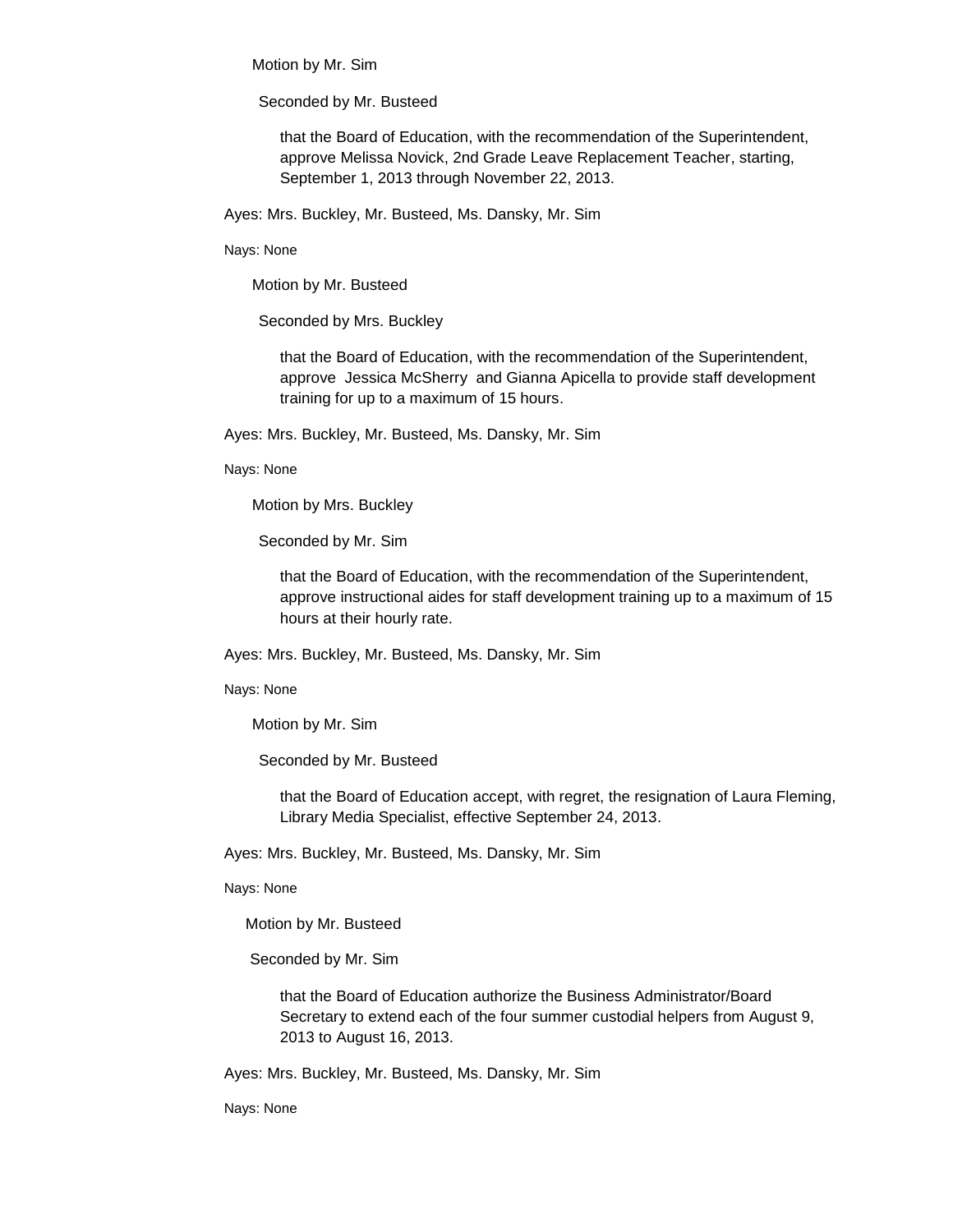#### **RIVER EDGE SPECIAL EDUCATION**

Motion by Mrs. Buckley

Seconded by Mr. Sim

that the Board of Education approve Eden Consultant for the 2013-2014 school year at a rate of approximately \$150.00 per hour for approximately 3 hours per month plus travel expenses.

that the Board of Education, with the recommendation of the Superintendent, approve Bergen County Special Services for Bed Side Instruction for the 2013- 2014 school year for students who are confined during school hours for medical and/or rehabilitative care in one of the following institutions at a rate of \$60.00 per hour.

that the River Edge Board of Education approve the following out of district students in the Building Bridges Program for the 2013-2014 school year.

| <b>School District</b> | No. of Classified Students |
|------------------------|----------------------------|
| Tenafly                | 5                          |
| Rochelle Park          | 2                          |
| Cresskill              | 1                          |
| Oradell                | 3                          |
| <b>River Vale</b>      | 1                          |
| <b>Glen Rock</b>       | 1                          |
| Hillsdale              | 1                          |
| Montvale               | 1                          |
| Harrington Park        | 1                          |

that the Board of Education approve Success for All Preschool Curriculum Consultant for July 1, 2013 through June 30, 2014 for \$3,128.25.

Ayes: Mrs. Buckley, Mr. Busteed, Ms. Dansky, Mr. Sim

Nays: None

#### **REGION V ADMINISTRATION & TRANSPORTATION**

Motion by Mr. Sim

Seconded by Mr. Busteed

that the Board of Education approve the bills & claims dated June 28, 2013 totaling \$552,463.65 including checks #61304 through #61427.

that the Board of Education, with the recommendation of the Superintendent, approve Edward MacDonald, Region V Transportation Coordinator, starting, August 1, 2013 through June 30, 2014.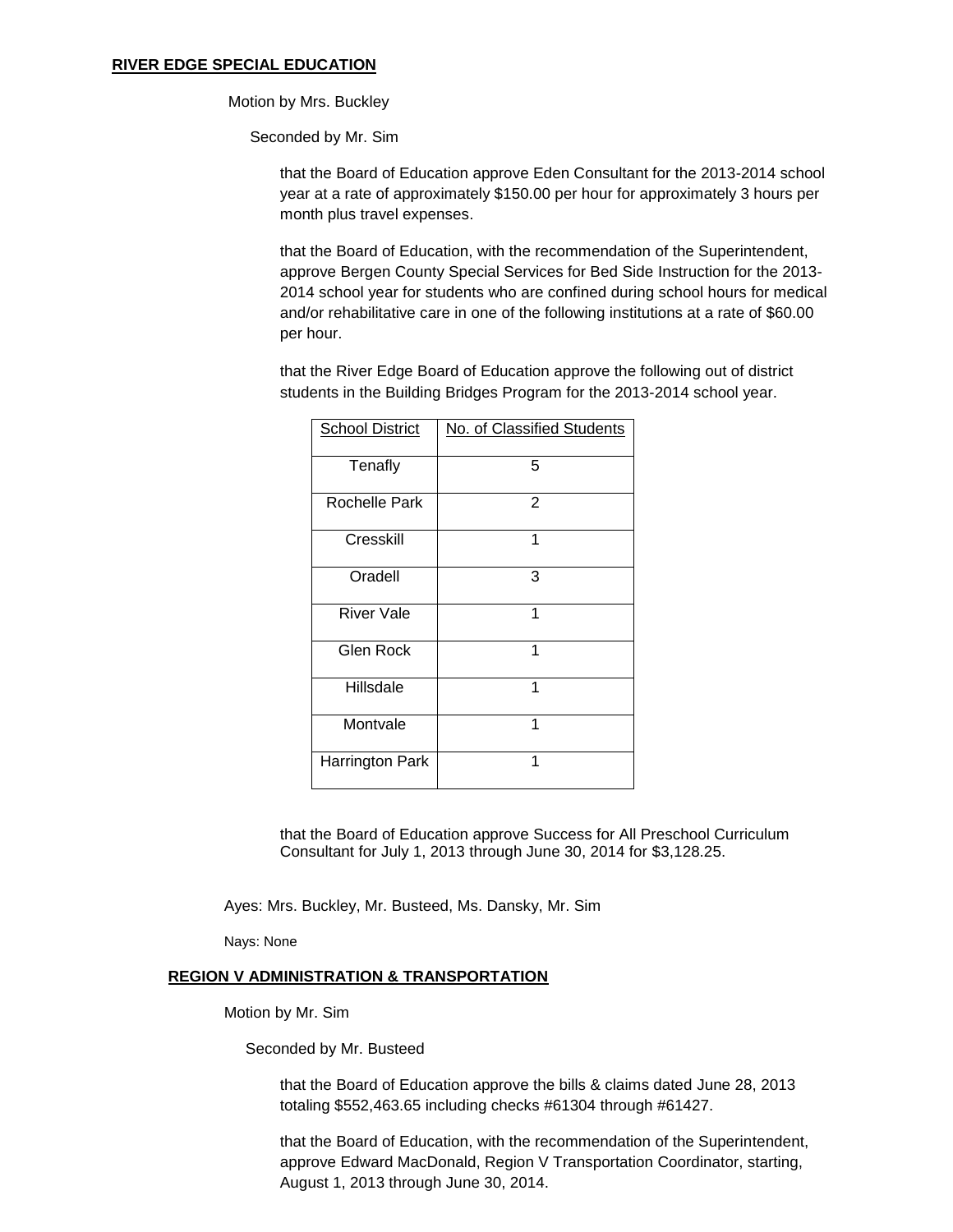that the Board of Education approve the following Quote Contract for First Choice **Transportation** 

| Route # | <b>Transporter</b> | <b>Per Diem</b> |
|---------|--------------------|-----------------|
| 2020    | South Bergen Lodi  | \$140.00        |

that the Board of Education approve the following Quote Contract for Ace **Transportation** 

| Route # | <b>Transporter</b> | Per Diem |
|---------|--------------------|----------|
| 2025    | Children's Therapy | \$158.00 |

that the Board of Education approve the following 2013/2014 Renewal Contract for Ace Transportation

| Route # | <b>Transporter</b>             | <b>Per Diem</b> |
|---------|--------------------------------|-----------------|
| 1910    | <b>Phoenix Center</b>          | \$157.90        |
| 1913    | St. Joseph's School for Blind  | \$171.34        |
| 1924    | <b>Cornerstone School</b>      | \$145.35        |
| 1928    | Building Bridges @ Cherry Hill | \$130.71        |
| 1929    | SBJC/Lyndhurst                 | \$151.63        |
| 1988    | Gramon/Banyan                  | \$130.34        |
| 1995    | <b>Alpine Learning Center</b>  | \$157.02        |

that the Board of Education approve the following Summer Quote Contracts for Town & Country Bus

| Route # | <b>Transporter</b>         | <b>Per Diem</b> |
|---------|----------------------------|-----------------|
| Q144    | New Alliance               | \$76.90         |
| Q145    | <b>LCEC Clifton</b>        | \$97.90         |
| Q148    | Palisades Regional Academy | \$67.90         |

that the Board of Education approve the 2013-2014 Joint Transportation Agreement between Region V (Host) and Region III (Joiner).

that the Board of Education approve the following Summer Quote Contracts for Radiant Transportation

|      | Route #   Transporter   Per Diem |          |
|------|----------------------------------|----------|
| Q147 | Valley OLV                       | \$150.00 |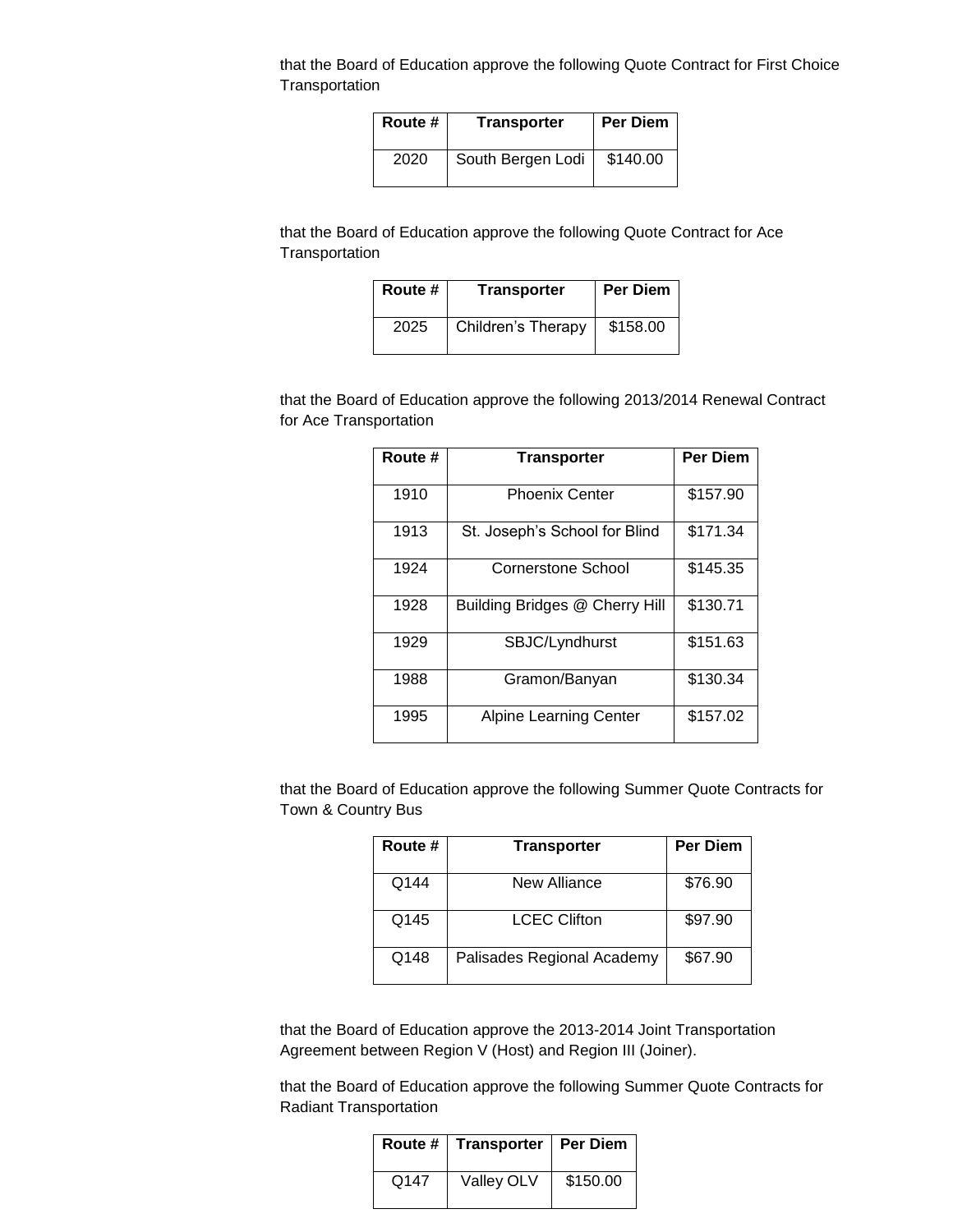that the Board of Education authorizes the payment due the following employee for unused sick days.

# Denise Thorson

that the Board of Education approve the following Bid results from the July 25, 2013 Bid.

| Route # | <b>Transporter</b>                 | <b>Per Diem</b> |
|---------|------------------------------------|-----------------|
| 2027    | <b>Morgan Educational Services</b> | \$146.00        |
| 2028    | <b>Valley Transportation</b>       | \$105.00        |
| 2029    | Town and Country Bus               | \$96.90         |
| 2030    | Destiny 23                         | \$187.00        |
| 2031    | <b>Mayor Transportation</b>        | \$174.00        |
| 2032    | <b>Morgan Educational Services</b> | \$146.00        |
| 2033    | Destiny 23                         | \$121.00        |
| 2034    | <b>EZ Ride</b>                     | \$180.00        |
| 2035    | <b>Morgan Educational Services</b> | \$166.00        |
| 2036    | EZ Ride                            | \$127.00        |
| 2037    | <b>Morgan Educational Services</b> | \$119.00        |
| 2038    | <b>Morgan Educational Services</b> | \$136.00        |
| 2039    | John Leckie Inc.                   | \$77.77         |
| 2040    | <b>First Student</b>               | \$195.10        |
| 2041    | <b>First Student</b>               | \$192.15        |
| 2042    | <b>Radiant Transportation</b>      | \$144.00        |

that the Board of Education approve the bills & claims dated July 31, 2013 totaling \$13,596.71 including checks #61428 through #61431.

Ayes: Mrs. Buckley, Mr. Busteed, Ms. Dansky, Mr. Sim

Nays: None

**PUBLIC DISCUSSION** - None